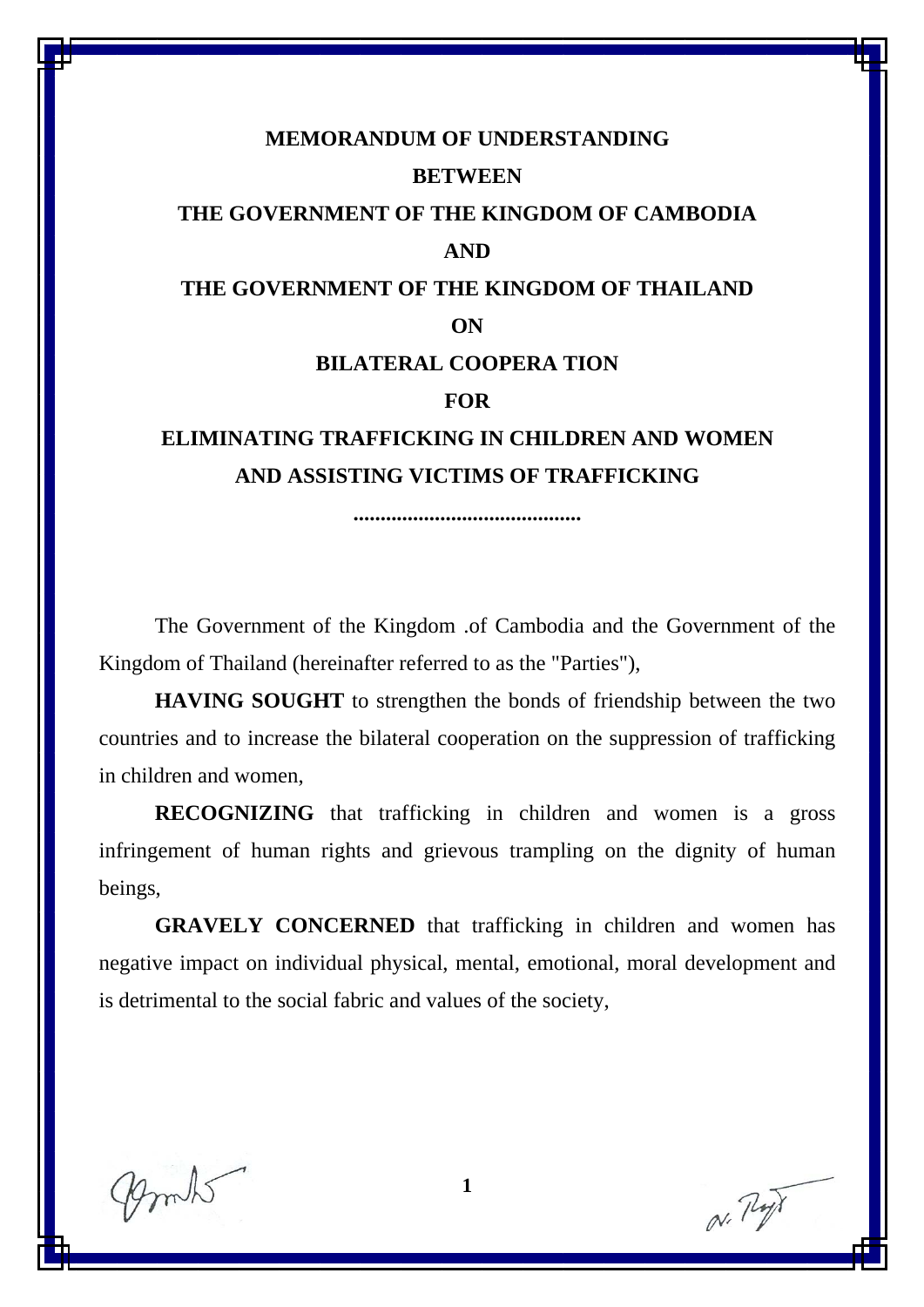**TAKING INTO ACCOUNT** that transnational criminal groups and organizations are actively involved in trafficking in children and women and that such transnational organized crimes have affected not only Thailand and Cambodia but also the region and the global community at large,

**CONFIRMING** that the Parties share the common concern against transnational human trafficking as addressed in the Bangkok Declaration on Irregular Migration deliberated in the International Symposium on Migration "Towards Regional Cooperation on Irregular/Undocumented Migration" held in Bangkok during 21-23 April 1999, and " The Bali Conference on the people Smuggling and Trafficking in Person" held in Bali during 26-28 February 2002.

**RECALLING** the Agreed Minutes of the Third Meeting of the Joint Commission for the Bilateral Cooperation between the Kingdom of Cambodia and the Kingdom of Thailand, in Siem Reap Province of the Kingdom of Cambodia, during 31 January-l .February 2000 with regards to the intensification of cooperation in suppressing cross border trafficking in human beings, especially in women and children,

**REFERRING** to the United Nations Protocol to Prevent, Suppress and Punish Trafficking in Persons, Especially Women and Children, Supplementing the United Nations Convention against Transnational Organized Crime,

**CONVINCED** that suppressing the crime of trafficking in children- and women through mutual cooperation in law enforcement and criminal procedures is an effective measure to ensure justice against human trafficking,

**PLEDGING** that the Parties shall faithfully cooperate to eliminate trafficking in children and women, and to protect and assist them,

**HAVE AGREED** as follows:

mits

N. Py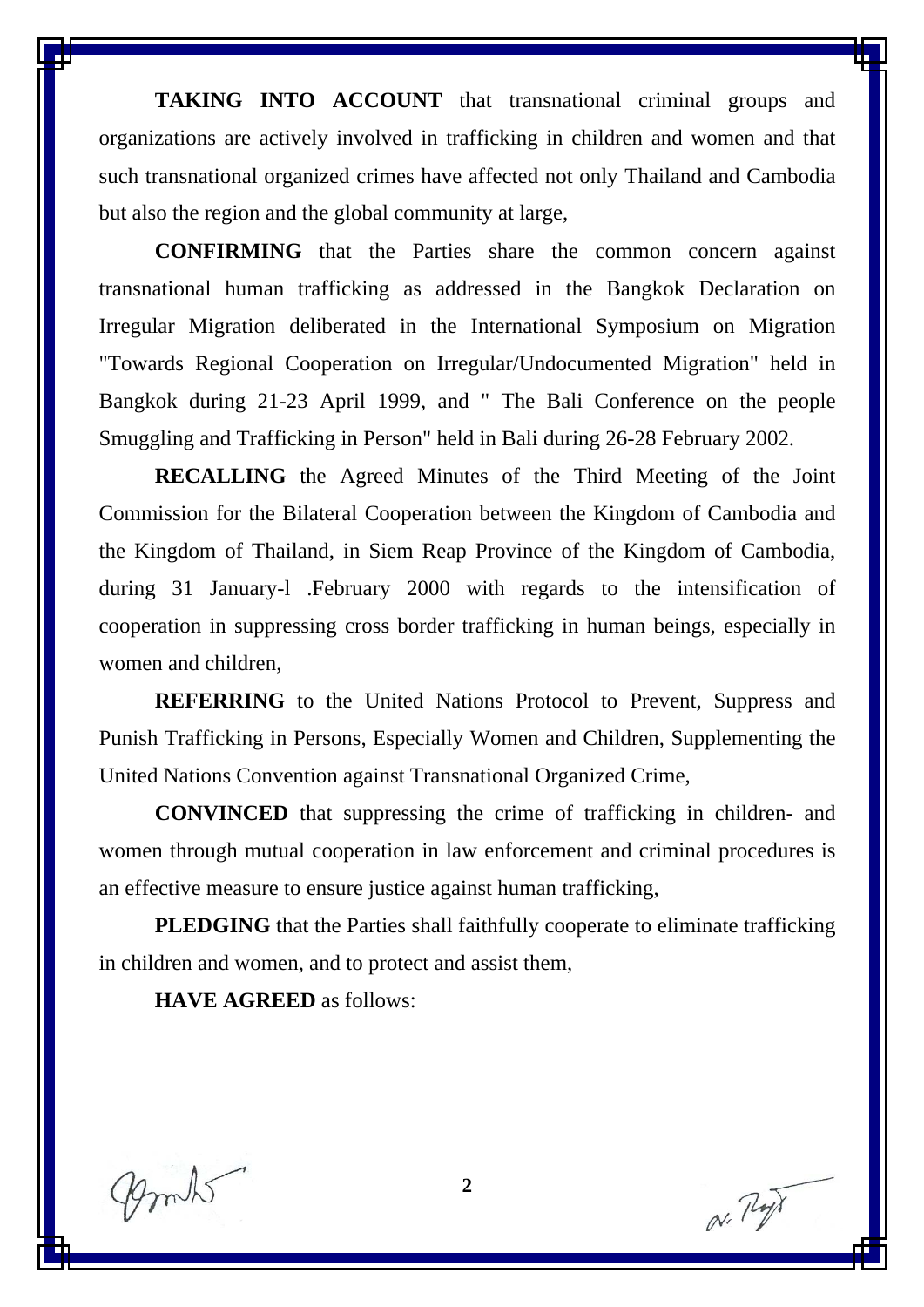#### **I- SCOPE OF THIS MEMORANDUM OF UNDERSTANDING**

#### **Article 1:**

This Memorandum of Understanding shall apply to trafficking in children and women as defined in article 2 of this Memorandum.

#### **II –DEFINITION**

# **Article 2:**

For the operational purpose of this Memorandum:

- (a) Trafficking in Children and Women" shall mean the recruitment, transportation, transfer, harbouring or receipt of persons, by means of threat, use of force, or other forms of coercion, of abduction, of fraud, of deception, of the abuse of power or of a position of vulnerability or of the giving or receiving of payments or benefits to achieve the consent of a person having control over another person, for the purpose of exploitation. Exploitation shall include the exploitation of others through prostitution or other forms of sexual exploitation, forced labour or service, slavery or practices similar to slavery, servitude or the removal of organs;
- (b) The consent of a victim of trafficking in children and women to the intended exploitation set forth in subparagraph (a) of this article shall be irrelevant where any of the means set forth in subparagraph (a) have been used;
- (c) A child who has been recruited, transported, transferred or harboured for the purpose of exploitation shall be considered ''as a victim of trafficking" even if this does not involve any of the means set forth in subparagraph (a) of this article; and
- ( d) "Child" shall mean any person under eighteen years of age.

N. Py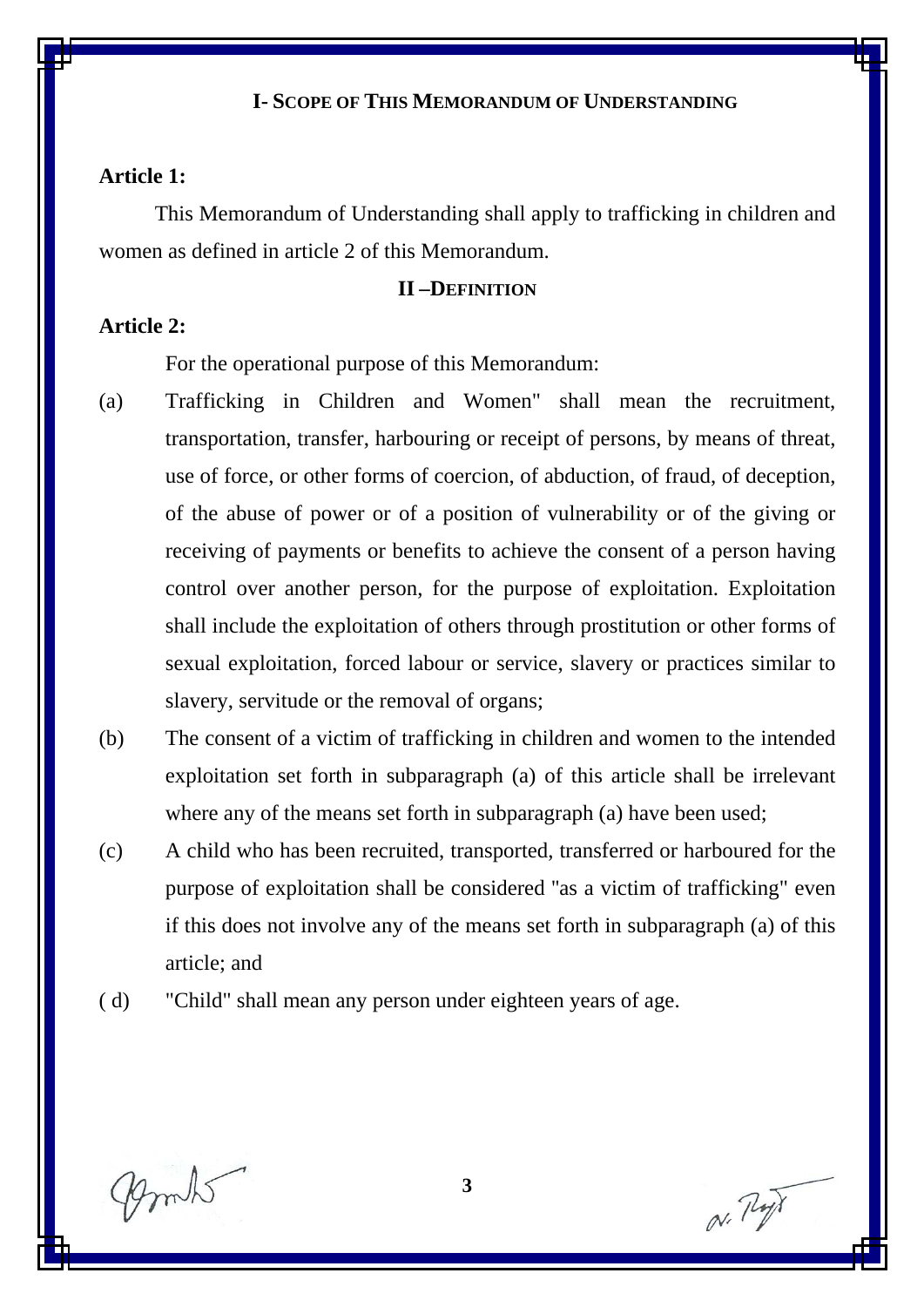# **Article 3:**

The Parties recognize that examples of the purposes of trafficking in children and women include, but are not limited to, the following:

- (a) Prostitution;
- (b) Forced or exploitative domestic labour;
- (c) Bonded labour and other forms of hazardous, dangerous and exploitative labour;
- (d) Servile marriage;
- (e) False adoption;
- (f) Sex tourism and entertainment; .
- (g) Pornography;
- (h) Begging; and
- (i) Slavery by the use of drugs on children and women.

#### **III- PREVENTIVE MEASURES**

#### **Article 4:**

The Parties shall undertake necessary legal reform and other appropriate measures to ensure that the legal frameworks in their respective jurisdictions conform with the Universa1 Declaration of Human Rights, the Convention on the Rights of the Child, the Convention on the Elimination of All Forms of Discrimination against Women, and other international human rights instruments which both parties have ratified or acceded to and are effective in eliminating trafficking in children and women and in protecting all rights of children and women who fall victims to trafficking.

#### **Article 5:**

The Parties shall undertake educational and vocational training programs, in particular for children and women, to-increase the opportunity for employment and hence reduce vulnerability to trafficking.

**4**

N. P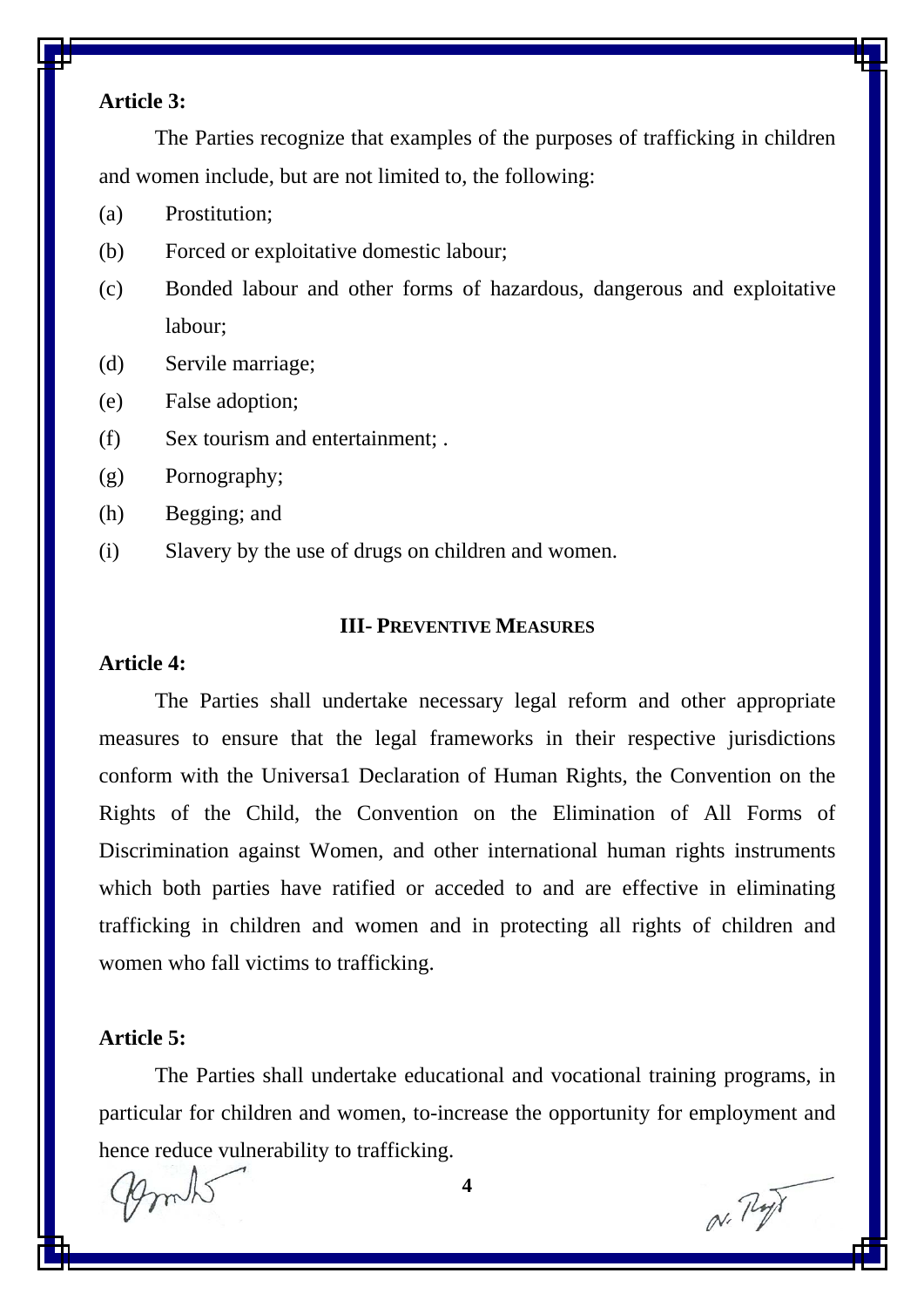# **Article 6:**

The Parties shall make best effort to prevent trafficking in children and women through the following preventive measures:

- (a) Increase of social services such as assistance in job searching and income generating and provision of medical care to children and women vulnerable to trafficking,
- (b) Reform of educational and vocational training programs to improve their linkage with job opportunities;
- (c) Enhancement of public awareness and understanding on the issue of trafficking in children and women; and
- (d) Dissemination of information to the public on the risk factors involved in trafficking of children and women and on the businesses that are exploitative to children and women.

#### IV- **PROTECTION OF TRAFFICKED CHILDREN AND WOMEN**

#### **Article 7:**

Trafficked children and women shall be considered victims, not violators or offenders of the immigration law. Therefore,

- (a) Trafficked children and women shall not be prosecuted for illegal entry to the country;
- (b) Trafficked children and women shall not be detained in an immigration, detention center during the times awaiting the official repatriation process, but shall be put under the care of the Ministry of Social Affairs, Labour, Vocational Training and Youth Rehabilitation (Cambodia) or the Department of Social Development and Welfare (Thailand), and shelter and protection shall be provided to the victims according to the policy of each state;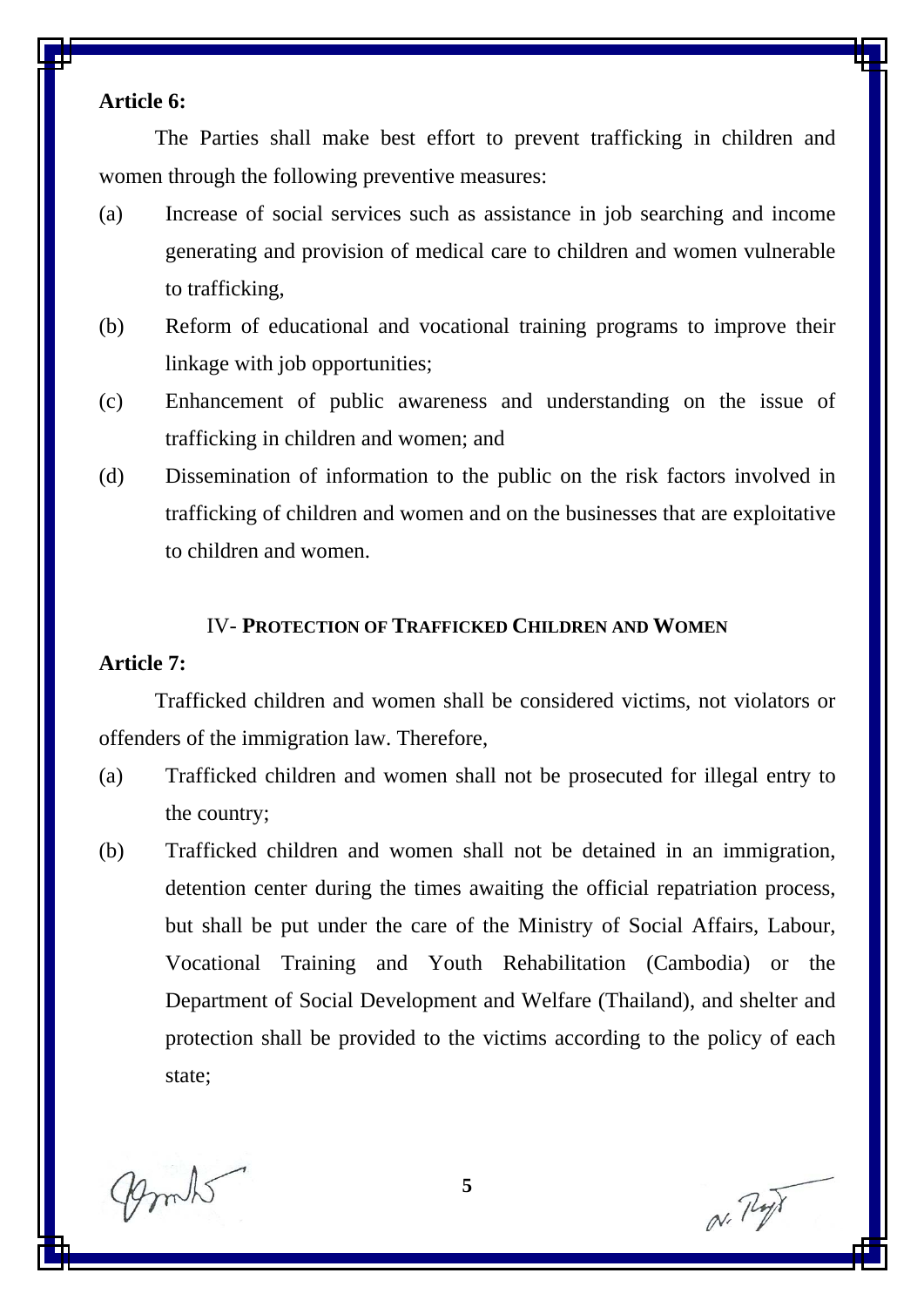- (c) The relevant authorities shall ensure the security of trafficked children and. women; and
- (d) Victims shall be treated humanely th1-oughout the process of protection and repatriation, and the judicial proceedings.

# **Article 8:**

The Parties shall undertake appropriate measures, which may include legal reform and legal aid, to ensure the effective legal remedies to victims of trafficking as follows:

- (a) Victims may claim restitution of any undisputed personal properties and belongings that have been confiscated or obtained by authorities in the process of detention or any other criminal procedure;
- (b) Proceeds of crime of trafficking shall be liable for confiscation and managed according to the laws of relevant country;
- (c) Victims may claim compensation from the offender of any damages caused by trafficking in children and women;
- (d) Victims may claim payment for unpaid services from the offender; and
- (e) Victims shall have access to the due process of law to claim for criminal justice, recovery of damages, and any other judicial remedies.

#### **Article 9:**

The relevant Governmental agencies where appropriate, in cooperation with non-governmental organizations, shall provide trafficked children, women, and their immediate family, if any, with safe shelters, health care, access to legal assistance, and other imperative for their protection.

# **V-COOPERATION IN SUPPRESSION OF TRAFFICKING IN CHILDREN AND WOMEN Article 10:**

The law enforcement agencies in both countries, ~specially at the border

 $N. P$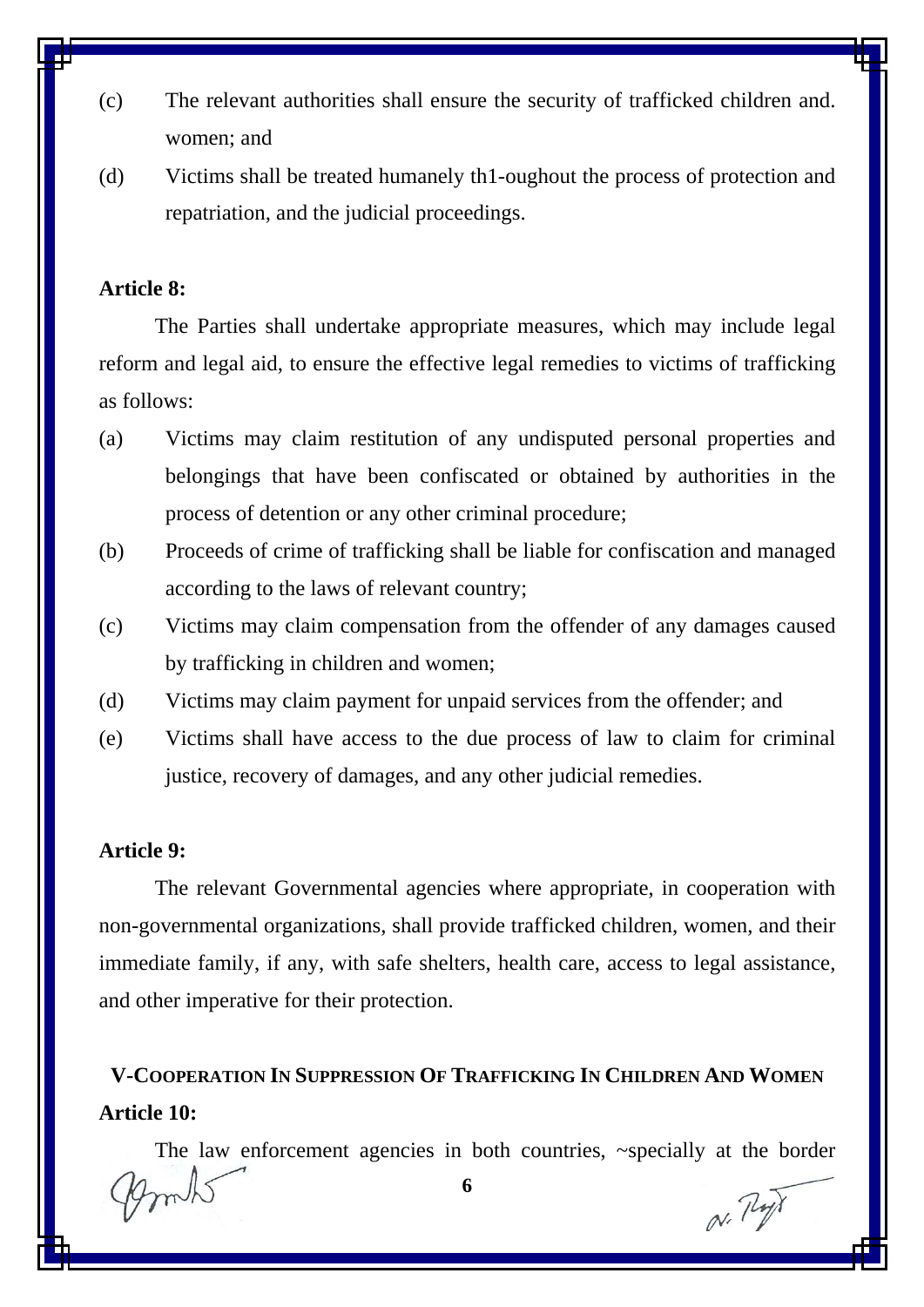shall work in close cooperation to uncover domestic and cross border trafficking of children and women.

# **Article 11:**

- (a) The law enforcement process shall be streamlined so as to combat crimes of trafficking in children and women effectively;
- (b) The investigation and the prosecution of offenders and criminal syndicates in trafficking cases shall be intensified; and
- (c) The Parties shall undertake training programs unilaterally and bilaterally. concerning the applicable legal rules and skills of investigation and protection in trafficking cases for law enforcement personnel, with emphasis on the rights of children and women, with reference to. the Convention on the Rights of the Child, the Convention on the Elimination of All Forms of Discrimination against Women, other international human rights standards and the relevant domestic laws.

#### **Article 12:**

- (a) The Parties shall promote bilateral cooperation in the judicial procedure against trafficking, e.g., prosecution of transnational traffickers, extradition arrangement, mutual judicial assistance in the criminal procedures; and
- (b) The parties shall afford one another the widest measure of mutual legal assistance in investigation, prosecution and judicial proceeding in relation to trafficking in children and women including existing arrangement on extradition.

#### **Article 13:**

The police and other relevant authorities in both countries shall cooperate in exchange of information concerning trafficking cases, e.g., trafficking routes, places

N. P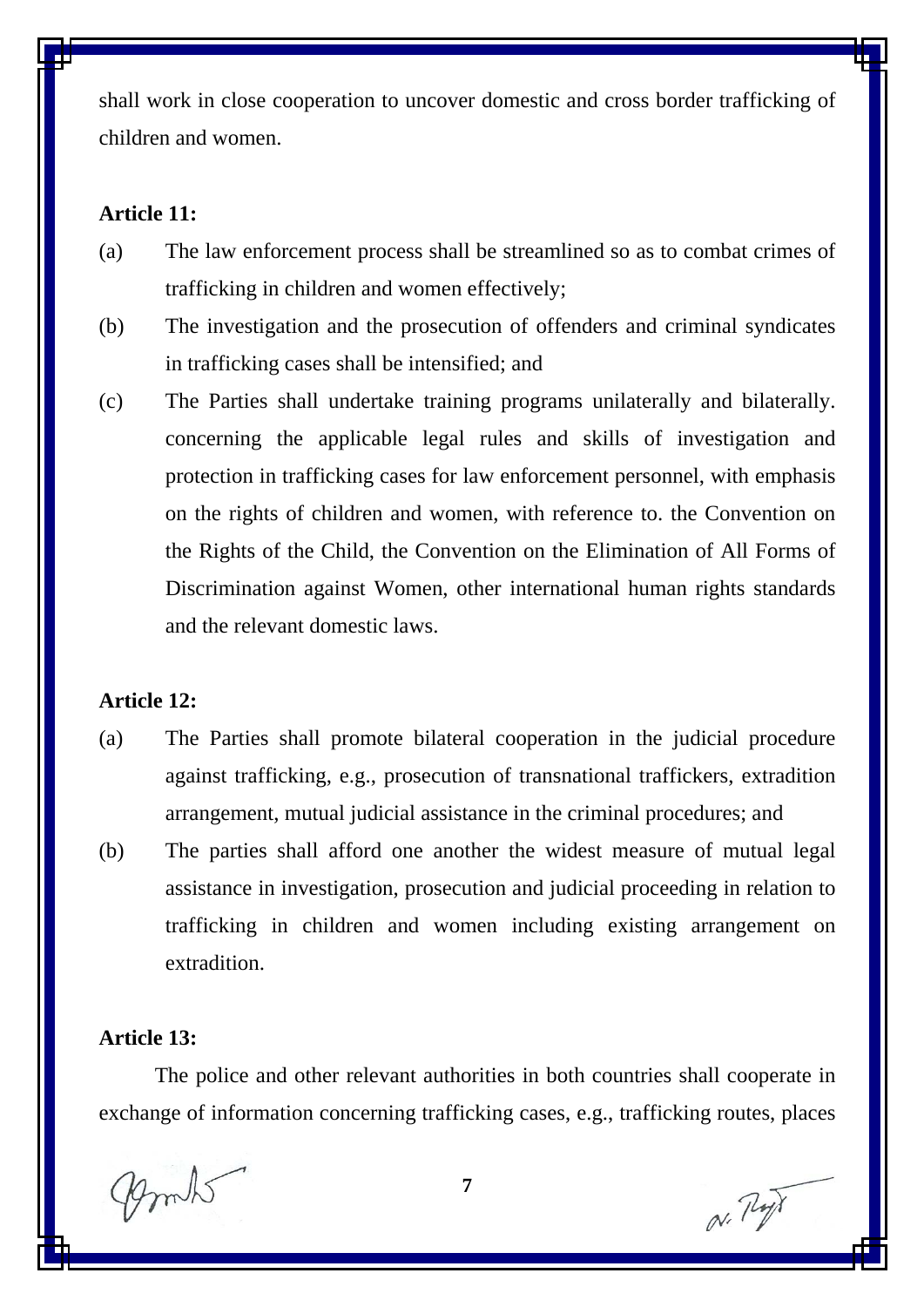of trafficking, identifications of traffickers, network of trafficking, methodologies of trafficking, and data on trafficking.

#### **Article 14:**

- (a) The Ministry of Foreign Affairs and International Cooperation, the Ministry of Interior, the Ministry of Social Affairs, Labour, Vocational Training and Youth Rehabilitation, the Ministry of Women's and Veterans' Affairs, the Ministry of Justice, and the Ministry of Tourism (Cambodia) and The Royal Thai Police, the Ministry of Foreign Affairs, the Ministry of Labour, the Ministry of Social Development and Human Security, the Ministry of Public Health and the Department of Social Development and .Welfare, the local , police, or immigration border control checkpoints (Thailand), along with other relevant non-govefI1ll1ental organizations, .shall cooperate in collecting information and evidence relating to human trafficking cases;
- (b) The information and evidence obtained in accordance with the above paragraph shall duly be delivered to the competent police office, immigration office, prosecutor's office or other relevant parties who takes legal action in trafficking cases of children and women, e.g., searching for offenders, investigating in cases, prosecuting offenders, and proceeding with any other judicial procedures.

#### **Article 15:**

The police and other appropriate authorities of the relevant state shall undertake the protection program to secure the safety of victims and eyewitnesses from retaliation or menace during and after the judicial proceedings as deemed necessary.

mits

N. Py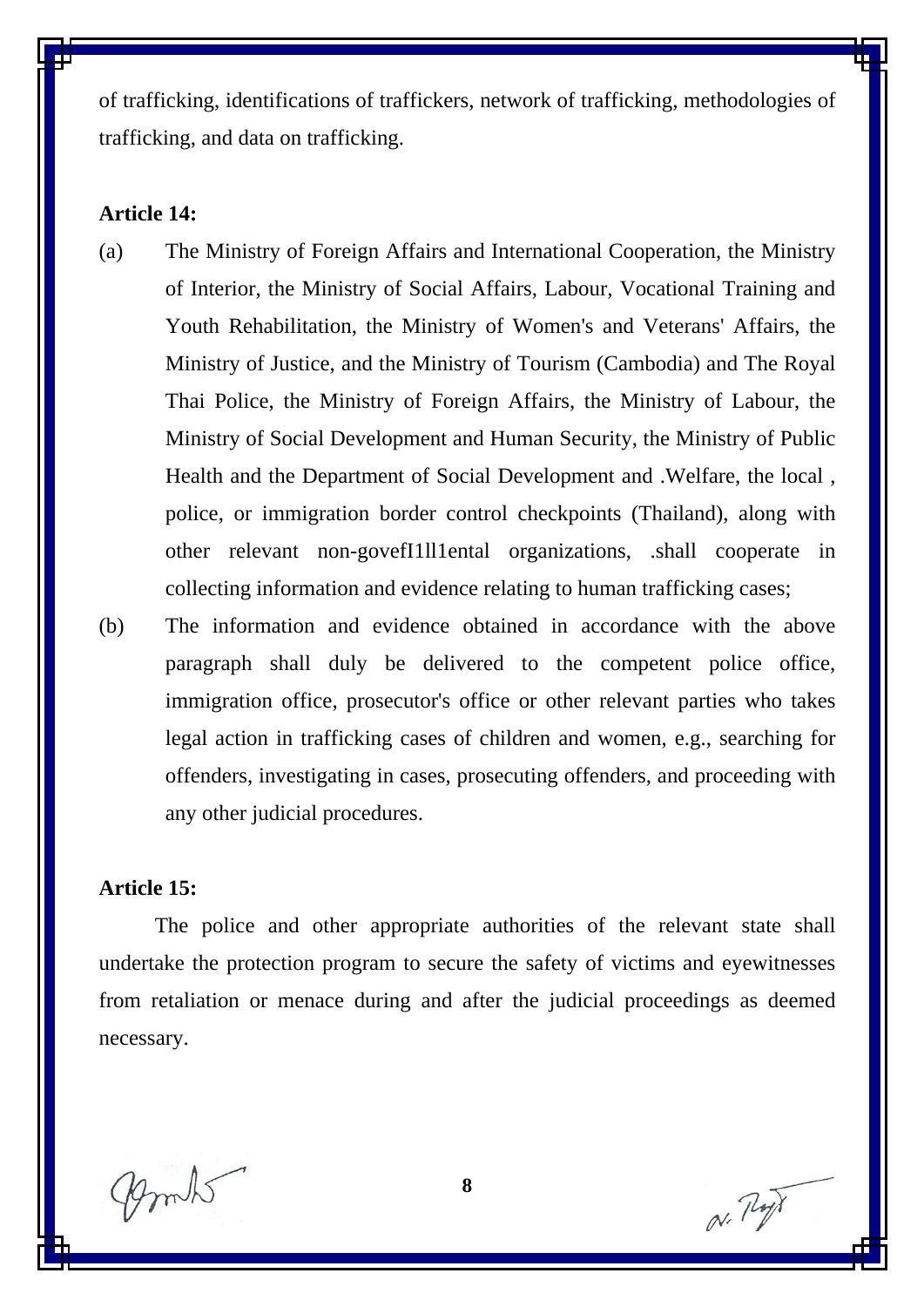#### **VI- REPATRIATION**

# **Artic1e 16:**

- (a) The authorities in charge of repatriation shall use the diplomatic channel of communication to inform the other Party of repatriation arrangements of trafficked children and women in advance;
- (b) Repatriation of trafficked children and women shall be arranged and conducted in their best interest; and
- (c) Children and women who have been identified as victims of trafficking shall not be deported. Repatriation of children and women victims will undertaken in accordance with the above.

#### **Article 17 :**

- (a) The Parties shall establish the Focal-Point to implement the repatriation process of trafficked children and women;
- (b) The Focal Point shall be composed of the competent authorities from both Parties;
- (c) The Focal Point shall undertake the following duties:
	- (i) To arrange repatriation of trafficked children and women;
	- (ii) To implement the arranged repatriation of trafficked children and women;
	- (iii) To provide security for trafficked children and women in the repatriation process; .
	- (iv) To endeavour to monitor trafficking in children and women; and
	- (v) To establish inforn1ational networks concerning the practice of trafficking in children and women among the national and internationals law enforcement authorities and relevant civil society organizations.

mits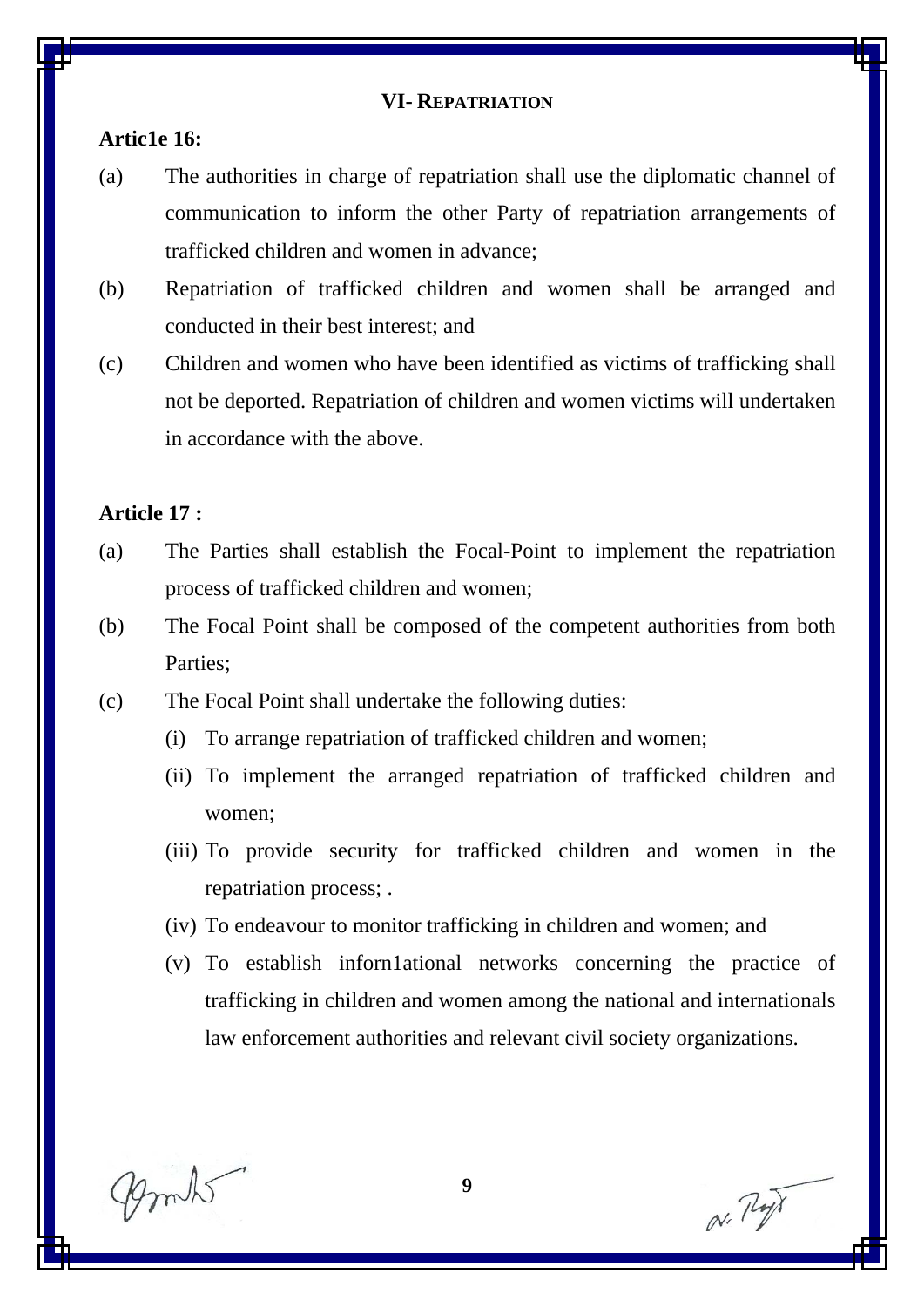#### **VII-REINTEGRATION**

#### **Article 18:**

- (a) The Parties shall make all possible efforts towards the safe and effective integration of victim of trafficking into their families and communities in order to restore their dignity, freedom, and self-esteem.
- (b) For this purpose, the Parties shall take appropriate measures to attain the following objectives:
	- (i) Victims of trafficking shall not suffer any further victimization, stigmatization or dramatization in the judicial procedure;
	- (ii) Continuous social, medical, psychological and other necessary support shall be provided to children and women who are victims of trafficking and their families particularly to those who are infected with sexually! Transmitted disease including HIV/AIDS;
	- (iii) Children and Women who are victims of trafficking, shall not be discriminated or stigmatized socially; and
	- (iv) Child victims of school age shall be ensured appropriate educational opportunities.

#### **Article 19:**

The Parties shall provide the following training programs for the purpose of effective reintegration:

- (a) The vocational training program for victims of trafficking to opportunity of alternative means of their livelihood; and
- (b) Training programs to sensitize those working for victims of trafficking in regard to child development, child rights and child/gender issues with reference to the Convention on the Rights of the Child, the Convention on the Elimination of All Forms of Discrimination against Women and other relevant human rights instruments to which both parties are parties,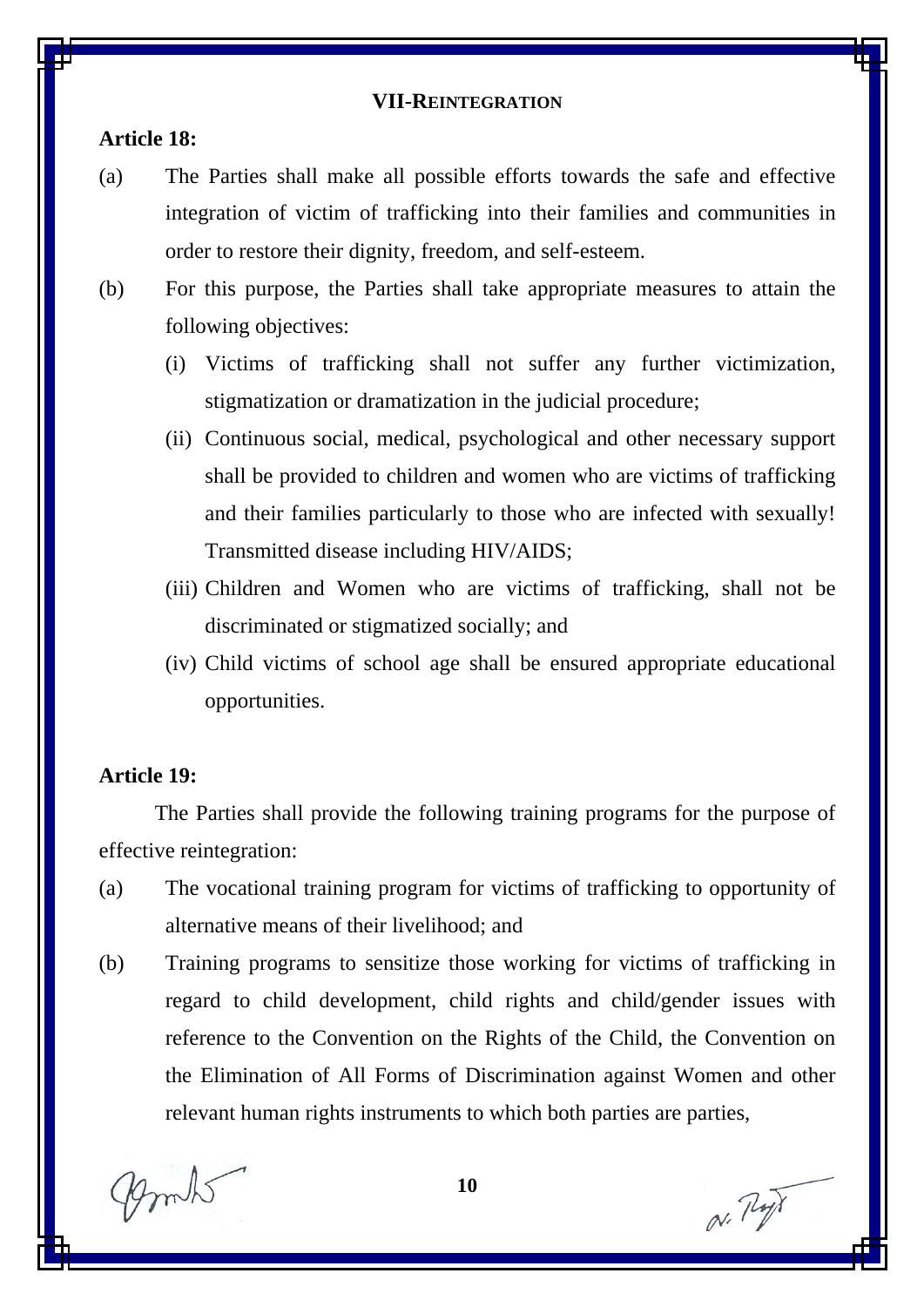# **III**- **JOINT TASK FORCE**

#### **Article 20:**

- (a) The Parties shall establish the Joint Task Force;
- (b) The Joint Task Force shall be comprised of competent representatives from both Parties;
- (c) The Joint Task Force shall be called for to meet as the need arises. The date and venue of the meeting of the Joint Task Force shall be agreed by both Parties;
- (d) The Joint Task Force shall assume the following responsibilities:
	- (i) To monitor and assess the implementation of this Memorandum and report to the Joint Commission for Bilateral Cooperation between Cambodia and Thailand at its annual meeting;
	- (ii) To initiate establishment of strategies, implementing guidelines and other necessary framework to implement this Memorandum;
	- (iii) To make recommendations toward further development of the mutual cooperation against trafficking in children and women; and
	- (iv) To review the implementation of this Memorandum of Understanding every 5 years.

#### **IX- FINAL PROVISIONS**

# **Article 21:**

Parties shall endeavour to settle disputes concerning the interpretation or application of this Memorandum through negotiation.

This Memorandum of Understanding shall take effect on the date of signature by both Parties.

mks